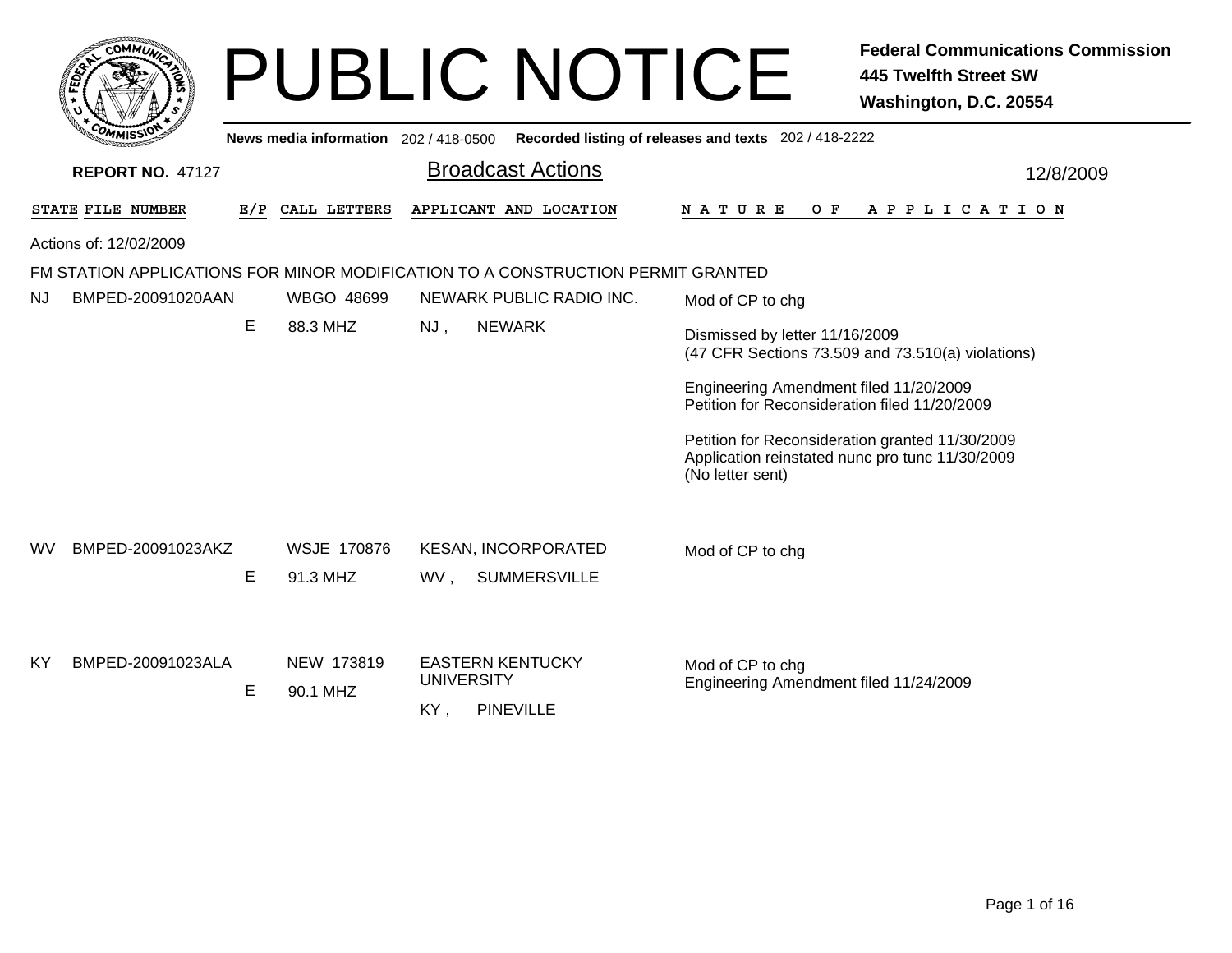|      | <b>COMMUT</b>                                             |     | News media information 202/418-0500  | <b>PUBLIC NOTICE</b>                                                    | <b>Federal Communications Commission</b><br><b>445 Twelfth Street SW</b><br>Washington, D.C. 20554<br>Recorded listing of releases and texts 202 / 418-2222 |
|------|-----------------------------------------------------------|-----|--------------------------------------|-------------------------------------------------------------------------|-------------------------------------------------------------------------------------------------------------------------------------------------------------|
|      | <b>REPORT NO. 47127</b>                                   |     |                                      | <b>Broadcast Actions</b>                                                | 12/8/2009                                                                                                                                                   |
|      | STATE FILE NUMBER                                         | E/P | CALL LETTERS                         | APPLICANT AND LOCATION                                                  | N A T U R E<br>O F<br>A P P L I C A T I O N                                                                                                                 |
|      | Actions of: 12/03/2009                                    |     |                                      |                                                                         |                                                                                                                                                             |
|      | FM TRANSLATOR APPLICATIONS FOR LICENSE TO COVER DISMISSED |     |                                      |                                                                         |                                                                                                                                                             |
| MS.  | BLFT-20091106ADY                                          | E   | <b>W289AP</b><br>154926<br>105.7 MHZ | <b>DELTA RADIO LLC</b><br><b>CLARKSDALE</b><br>MS ,                     | License to cover.<br>Dismissed as moot. No letter sent                                                                                                      |
| МS   | BLFT-20091118ACZ                                          | E   | <b>W289AP</b><br>154926<br>105.7 MHZ | <b>DELTA RADIO LLC</b><br><b>CLARKSDALE</b><br>MS ,                     | License to cover.<br>Dismissed as moot. No letter sent                                                                                                      |
|      | AM STATION APPLICATIONS FOR LICENSE TO COVER GRANTED      |     |                                      |                                                                         |                                                                                                                                                             |
| СA   | BMML-20090803AIG                                          |     | KQEQ 33252                           | RAK COMMUNICATIONS, INC.                                                | License to cover.                                                                                                                                           |
|      |                                                           | P   | 1210 KHZ                             | <b>FOWLER</b><br>CA,                                                    |                                                                                                                                                             |
|      |                                                           |     |                                      | AM STATION APPLICATIONS FOR MINOR CHANGE TO A LICENSED FACILITY GRANTED |                                                                                                                                                             |
| PR - | BP-20090611AAD                                            |     | WISO 61147                           | WIFREDO G. BLANCO PI                                                    | Minor change in licensed facilities.                                                                                                                        |

E 1260 KHZPR , PONCE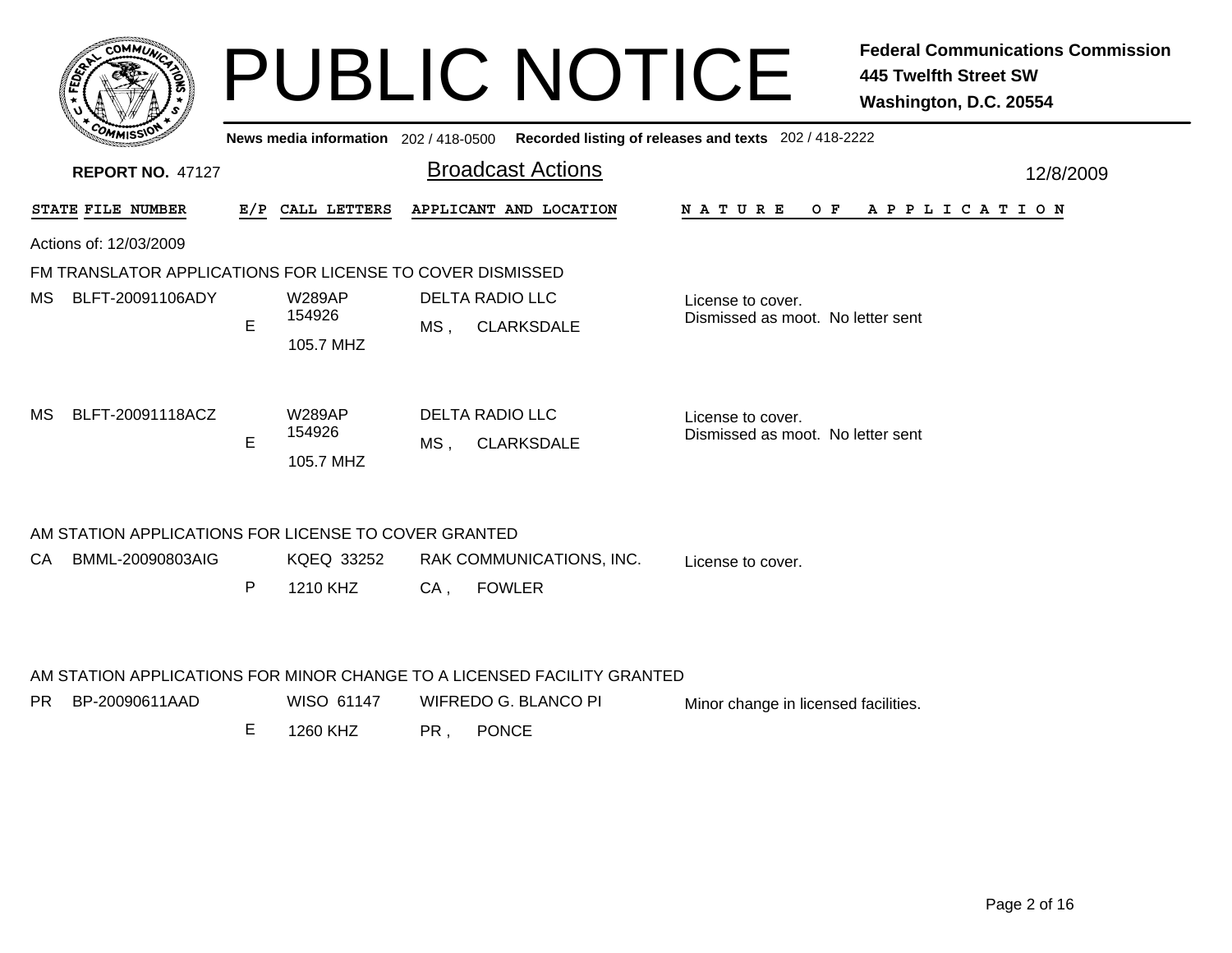|                                                          |     |                                       | <b>PUBLIC NOTICE</b>                         | <b>Federal Communications Commission</b><br><b>445 Twelfth Street SW</b><br>Washington, D.C. 20554 |
|----------------------------------------------------------|-----|---------------------------------------|----------------------------------------------|----------------------------------------------------------------------------------------------------|
|                                                          |     | News media information 202 / 418-0500 | <b>Broadcast Actions</b>                     | Recorded listing of releases and texts 202 / 418-2222                                              |
| <b>REPORT NO. 47127</b>                                  |     |                                       |                                              | 12/8/2009                                                                                          |
| <b>STATE FILE NUMBER</b>                                 | E/P | CALL LETTERS                          | APPLICANT AND LOCATION                       | N A T U R E<br>O F<br>A P P L I C A T I O N                                                        |
| Actions of: 12/03/2009                                   |     |                                       |                                              |                                                                                                    |
| AM STATION APPLICATIONS FOR DIRECT MEASUREMENT GRANTED   |     |                                       |                                              |                                                                                                    |
| BZ-20091104AHE<br>NM.                                    |     | KABR 65389                            | THE ALAMO NAVAJO SCHOOL                      | Direct Measurement                                                                                 |
|                                                          | P   | 1500 KHZ                              | BOARD, INC.<br><b>ALAMO COMMUNITY</b><br>NM. |                                                                                                    |
| BZ-20091124AJB<br>WA.                                    | P   | <b>KBIS 28209</b><br>1490 KHZ         | FIRST BROADCASTING CAPITAL<br>PARTNERS, LLC  | <b>Direct Measurement</b>                                                                          |
|                                                          |     |                                       | <b>FORKS</b><br>WA.                          |                                                                                                    |
| FM STATION APPLICATIONS FOR ASSIGNMENT OF PERMIT GRANTED |     |                                       |                                              |                                                                                                    |
| BAPED-20090828ADN<br>NJ                                  |     | WSFS 174562                           | FM PREGNANCY CENTERS, INC.                   | Voluntary Assignment of Construction Permit, as amended<br>From: FM PREGNANCY CENTERS, INC.        |
|                                                          | E.  | 89.3 MHZ                              | <b>FREEHOLD</b><br>NJ,                       | To: DOMESTIC CHURCH MEDIA FOUNDATION<br><b>Form 314</b><br>Granted with conditions.                |
| FM STATION APPLICATIONS FOR LICENSE TO COVER GRANTED     |     |                                       |                                              |                                                                                                    |

| VA | BLH-20091110AAQ | WWXX 16819<br>94.3 MHZ |    | RED ZEBRA BROADCASTING<br>LICENSEE, LLC | License to cover. |
|----|-----------------|------------------------|----|-----------------------------------------|-------------------|
|    |                 |                        | VA | <b>BUCKLAND</b>                         |                   |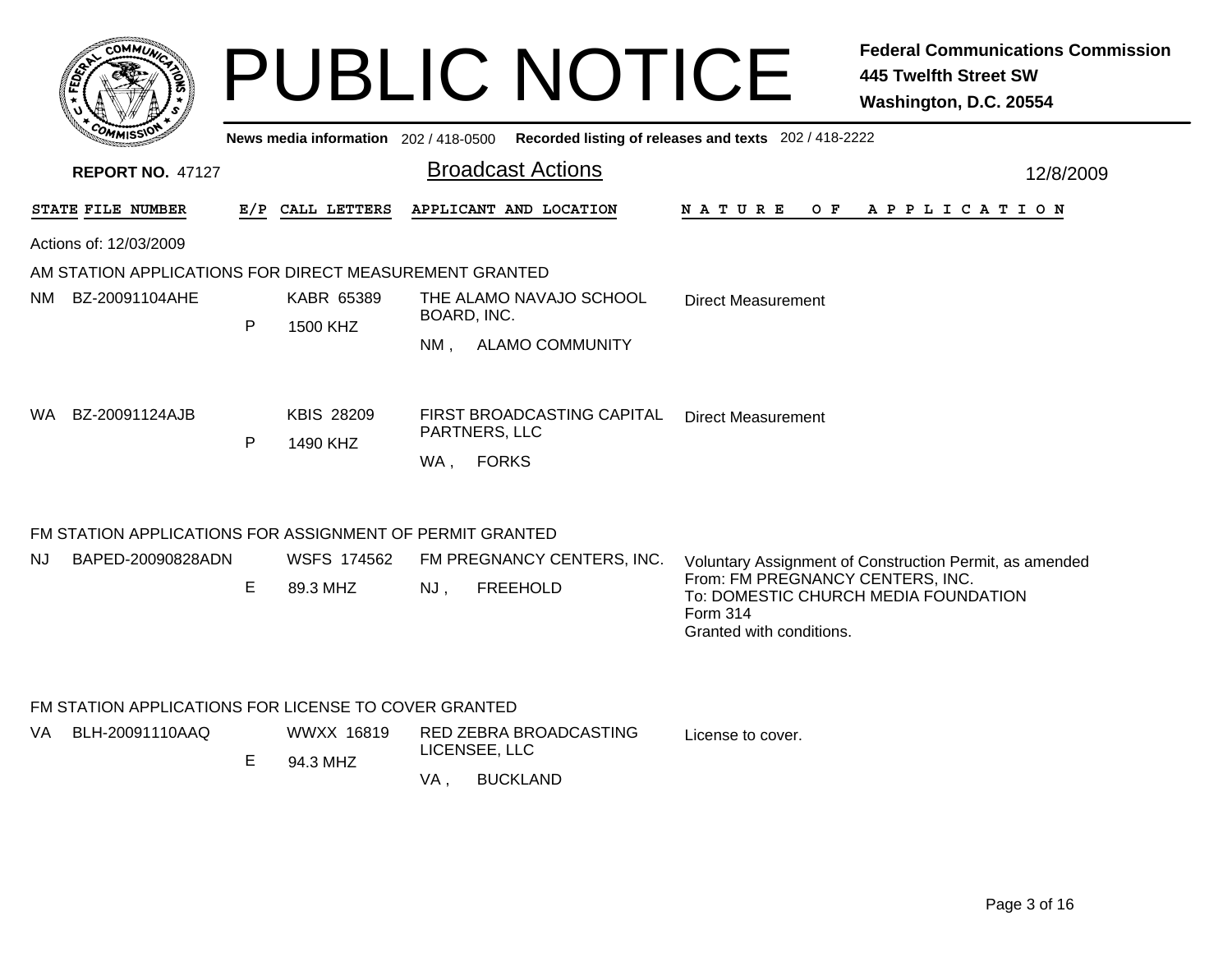| <b>COMMUT</b>                                        |     |                                       | <b>PUBLIC NOTICE</b>                                                            |                                                                                                     | <b>Federal Communications Commission</b><br><b>445 Twelfth Street SW</b><br>Washington, D.C. 20554 |
|------------------------------------------------------|-----|---------------------------------------|---------------------------------------------------------------------------------|-----------------------------------------------------------------------------------------------------|----------------------------------------------------------------------------------------------------|
|                                                      |     | News media information 202 / 418-0500 |                                                                                 | Recorded listing of releases and texts 202 / 418-2222                                               |                                                                                                    |
| <b>REPORT NO. 47127</b>                              |     |                                       | <b>Broadcast Actions</b>                                                        |                                                                                                     | 12/8/2009                                                                                          |
| STATE FILE NUMBER                                    | E/P | CALL LETTERS                          | APPLICANT AND LOCATION                                                          | N A T U R E<br>O F                                                                                  | A P P L I C A T I O N                                                                              |
| Actions of: 12/03/2009                               |     |                                       |                                                                                 |                                                                                                     |                                                                                                    |
| FM STATION APPLICATIONS FOR LICENSE TO COVER GRANTED |     |                                       |                                                                                 |                                                                                                     |                                                                                                    |
| MO BLED-20091123AJI                                  | E   | KAUD 172407<br>90.5 MHZ               | THE CURATORS OF THE<br>UNIVERSITY OF MISSOURI<br><b>MEXICO</b><br>MO ,          | License to cover.                                                                                   |                                                                                                    |
| NV<br>BLH-20091124AEI                                | E.  | KZZD 165338<br>104.1 MHZ              | SHAMROCK COMMUNICATIONS,<br>INC.<br><b>FALLON</b><br>NV,                        | License to cover.                                                                                   |                                                                                                    |
| ТX<br>BLED-20091127ABH                               | Е   | KOPE 176097<br>88.9 MHZ               | THE CENTER FOR EDUCATION<br>NONPROFIT CORP.<br><b>ELDORADO</b><br>$TX$ ,        | License to cover.                                                                                   |                                                                                                    |
|                                                      |     |                                       | FM STATION APPLICATIONS FOR ORIGINAL CONSTRUCTION PERMIT GRANTED                |                                                                                                     |                                                                                                    |
| BNPED-20071018AAH<br>TX.                             | E   | NEW 172898<br>89.9 MHZ                | <b>SCURRY COUNTY JUNION</b><br><b>COLLEGE DISTRICT</b><br><b>SNYDER</b><br>TX , | CP New Station.<br>Engineering Amendment filed 02/17/2009<br>Engineering Amendment filed 07/07/2009 |                                                                                                    |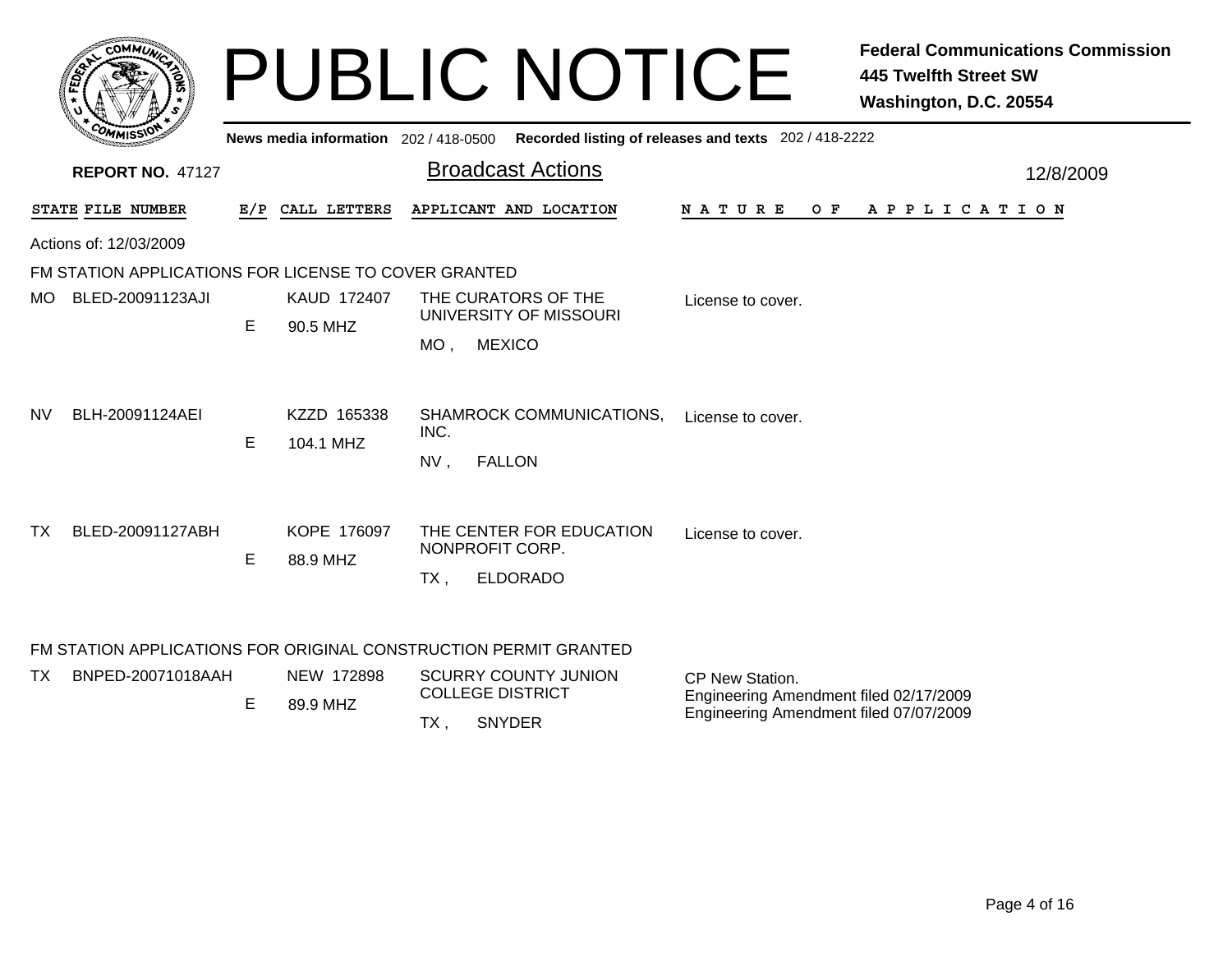|      |                                                         |             |                                     | <b>PUBLIC NOTICE</b>                                                                        |                    | <b>Federal Communications Commission</b><br><b>445 Twelfth Street SW</b><br>Washington, D.C. 20554 |
|------|---------------------------------------------------------|-------------|-------------------------------------|---------------------------------------------------------------------------------------------|--------------------|----------------------------------------------------------------------------------------------------|
|      |                                                         |             |                                     | News media information 202 / 418-0500 Recorded listing of releases and texts 202 / 418-2222 |                    |                                                                                                    |
|      | <b>REPORT NO. 47127</b>                                 |             |                                     | <b>Broadcast Actions</b>                                                                    |                    | 12/8/2009                                                                                          |
|      | STATE FILE NUMBER                                       |             | E/P CALL LETTERS                    | APPLICANT AND LOCATION                                                                      | N A T U R E<br>O F | A P P L I C A T I O N                                                                              |
|      | Actions of: 12/03/2009                                  |             |                                     |                                                                                             |                    |                                                                                                    |
|      | FM TRANSLATOR APPLICATIONS FOR LICENSE TO COVER GRANTED |             |                                     |                                                                                             |                    |                                                                                                    |
| SC.  | BLFT-20091118AAA                                        | Е           | W289BO<br>147999                    | EDGEWATER BROADCASTING,<br>INC.                                                             | License to cover.  |                                                                                                    |
|      |                                                         |             | 105.7 MHZ                           | SC,<br><b>MARION</b>                                                                        |                    |                                                                                                    |
| WA . | BLFT-20091118AGR                                        | $\mathsf E$ | K234AU<br>157470<br>94.7 MHZ        | JODESHA BROADCASTING, INC.<br>WA, WESTPORT                                                  | License to cover.  |                                                                                                    |
| NC.  | BLFT-20091119ACI                                        | E           | W225BD 87077<br>92.9 MHZ            | STATESVILLE FAMILY RADIO<br><b>CORPORATION</b><br><b>STATESVILLE</b><br>NC <sub>1</sub>     | License to cover.  |                                                                                                    |
| LA   | BLFT-20091119ACJ                                        | Е           | K201FO 92353<br>88.1 MHZ            | CALVARY CHAPEL OF TWIN<br>FALLS, INC.<br><b>JENNINGS</b><br>$LA$ ,                          | License to cover.  |                                                                                                    |
| NH.  | BLFT-20091119ACX                                        | E           | <b>W257CP</b><br>155261<br>99.3 MHZ | CUPID BROADCASTING, LLC<br><b>BERLIN</b><br>NH,                                             | License to cover.  |                                                                                                    |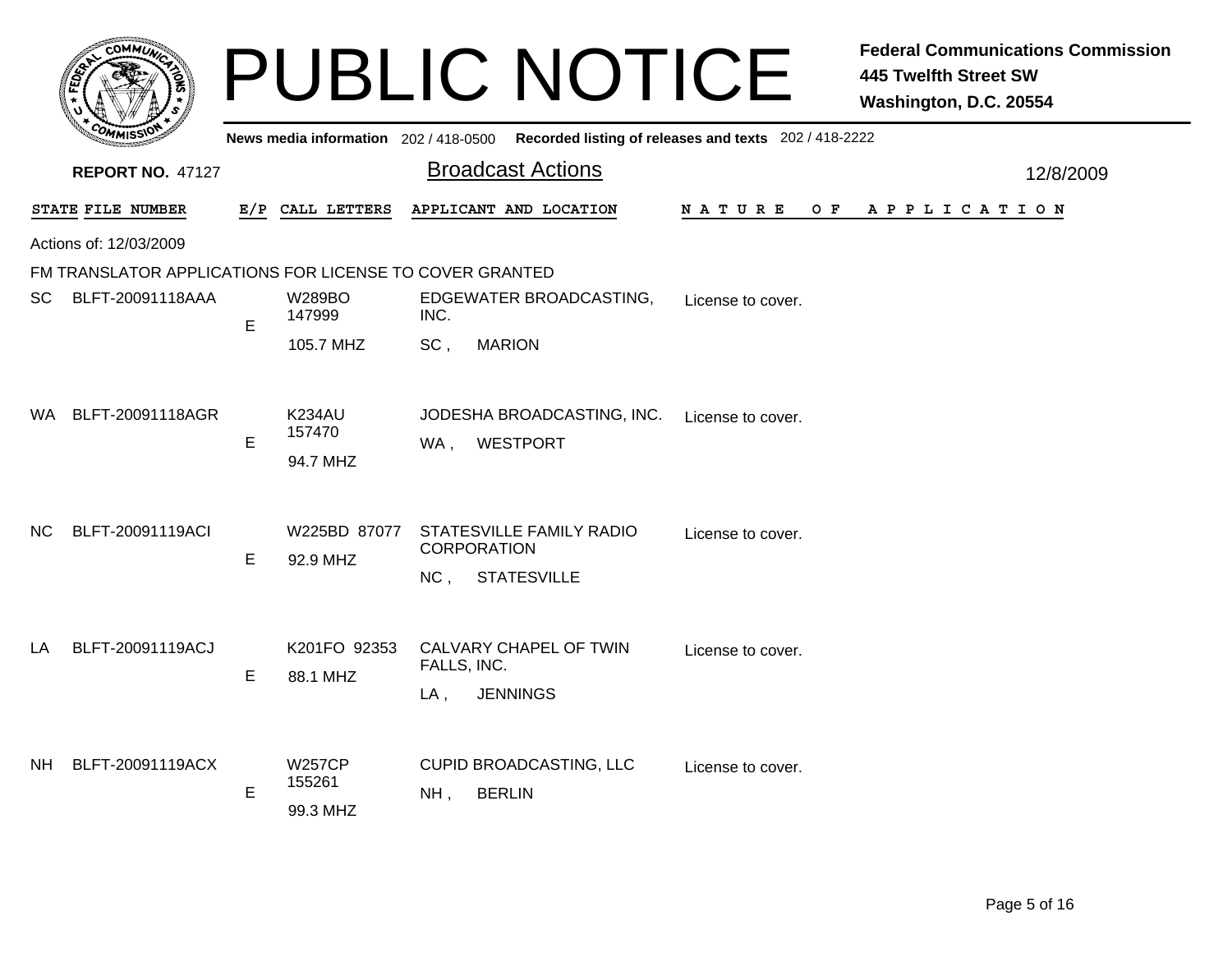|     |                                                         |     |                                      | <b>PUBLIC NOTICE</b>                                                                    |                    | <b>Federal Communications Commission</b><br><b>445 Twelfth Street SW</b><br>Washington, D.C. 20554 |
|-----|---------------------------------------------------------|-----|--------------------------------------|-----------------------------------------------------------------------------------------|--------------------|----------------------------------------------------------------------------------------------------|
|     |                                                         |     |                                      | News media information 202/418-0500 Recorded listing of releases and texts 202/418-2222 |                    |                                                                                                    |
|     | <b>REPORT NO. 47127</b>                                 |     |                                      | <b>Broadcast Actions</b>                                                                |                    | 12/8/2009                                                                                          |
|     | STATE FILE NUMBER                                       | E/P | CALL LETTERS                         | APPLICANT AND LOCATION                                                                  | N A T U R E<br>O F | A P P L I C A T I O N                                                                              |
|     | Actions of: 12/03/2009                                  |     |                                      |                                                                                         |                    |                                                                                                    |
|     | FM TRANSLATOR APPLICATIONS FOR LICENSE TO COVER GRANTED |     |                                      |                                                                                         |                    |                                                                                                    |
| NH  | BLFT-20091119ADV                                        | E   | <b>W255CF</b><br>148946<br>98.9 MHZ  | KOOR COMMUNICATIONS, INC.<br><b>CORNISH</b><br>NH,                                      | License to cover.  |                                                                                                    |
| NY  | BLFT-20091123AAY                                        | E   | <b>W281AT</b><br>151635<br>104.1 MHZ | CALVARY CHAPEL OF THE<br>FINGER LAKES, INC.<br><b>ITHACA</b><br>$NY$ ,                  | License to cover.  |                                                                                                    |
| WY  | BLFT-20091124ABM                                        | E   | <b>K228ED</b><br>154989<br>93.5 MHZ  | CALVARY CHAPEL OF TWIN<br>FALLS, INC.<br><b>THERMOPOLIS</b><br>WY.                      | License to cover.  |                                                                                                    |
| WY. | BLFT-20091124ABN                                        | E   | <b>K201HS</b><br>155135<br>88.1 MHZ  | CALVARY CHAPEL OF TWIN<br>FALLS, INC.<br><b>WORLAND</b><br>WY,                          | License to cover.  |                                                                                                    |
| AR  | BLFT-20091124ACB                                        | E   | K279BJ 148689<br>103.7 MHZ           | <b>EDUCATIONAL MEDIA</b><br><b>FOUNDATION</b><br>AR,<br><b>BLYTHEVILLE</b>              | License to cover.  |                                                                                                    |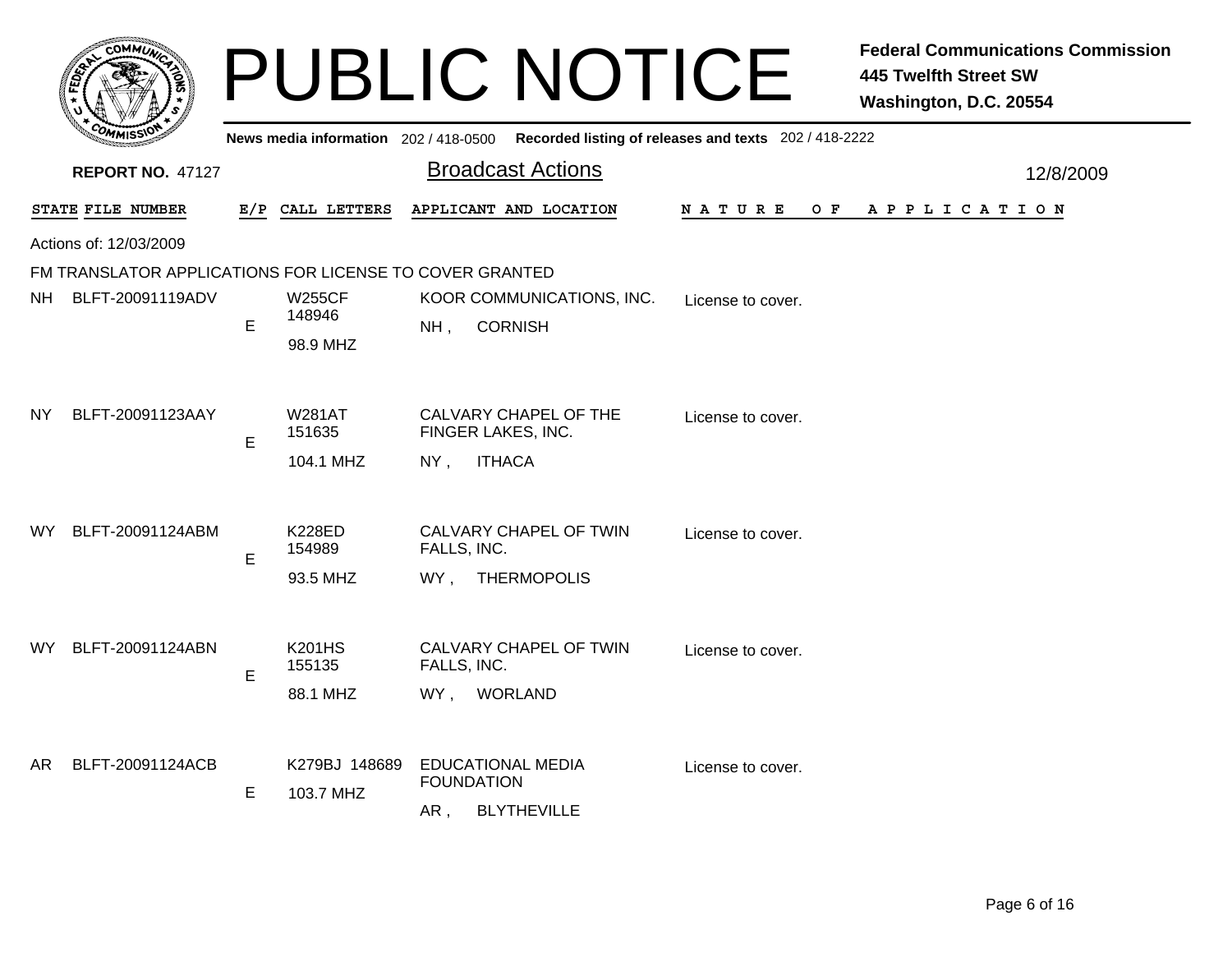|                   | <b>MMUNICY</b><br><b>COI</b> |        |
|-------------------|------------------------------|--------|
| FED <sub>EY</sub> |                              | 2<br>步 |
|                   |                              |        |
| Cor               | n<br>MMISS\                  |        |

|                        | <b>MMISS</b>                                            |                         |                                               |                                 | News media information 202 / 418-0500 Recorded listing of releases and texts 202 / 418-2222 |           |
|------------------------|---------------------------------------------------------|-------------------------|-----------------------------------------------|---------------------------------|---------------------------------------------------------------------------------------------|-----------|
|                        | <b>REPORT NO. 47127</b>                                 |                         |                                               | <b>Broadcast Actions</b>        |                                                                                             | 12/8/2009 |
|                        | STATE FILE NUMBER                                       |                         | E/P CALL LETTERS                              | APPLICANT AND LOCATION          | <b>NATURE</b><br>$O$ $F$<br>A P P L I C A T I O N                                           |           |
|                        | Actions of: 12/03/2009                                  |                         |                                               |                                 |                                                                                             |           |
|                        | FM TRANSLATOR APPLICATIONS FOR LICENSE TO COVER GRANTED |                         |                                               |                                 |                                                                                             |           |
| IN<br>BLFT-20091124AHX | E                                                       | <b>W267BE</b><br>153170 | <b>HORIZON CHRISTIAN</b><br><b>FELLOWSHIP</b> | License to cover.               |                                                                                             |           |
|                        |                                                         |                         | 101.3 MHZ                                     | ANGOLA<br>$IN$ ,                |                                                                                             |           |
| IN<br>BLFT-20091124AHZ | E                                                       | <b>W224BY</b><br>144207 | <b>HORIZON CHRISTIAN</b><br><b>FELLOWSHIP</b> | License to cover.               |                                                                                             |           |
|                        |                                                         |                         | 92.7 MHZ                                      | ANGOLA<br>IN,                   |                                                                                             |           |
| <b>OH</b>              | BLFT-20091130AHC                                        | E                       | W262BG<br>154537                              | EDGEWATER BROADCASTING,<br>INC. | License to cover.                                                                           |           |
|                        |                                                         |                         | 100.3 MHZ                                     | <b>WILMINGTON</b><br>OH,        |                                                                                             |           |
| MS                     | BLFT-20091130AML                                        | E                       | <b>W289AP</b><br>154926                       | <b>DELTA RADIO LLC</b>          | License to cover.                                                                           |           |
|                        |                                                         |                         | 105.7 MHZ                                     | MS.<br><b>CLARKSDALE</b>        |                                                                                             |           |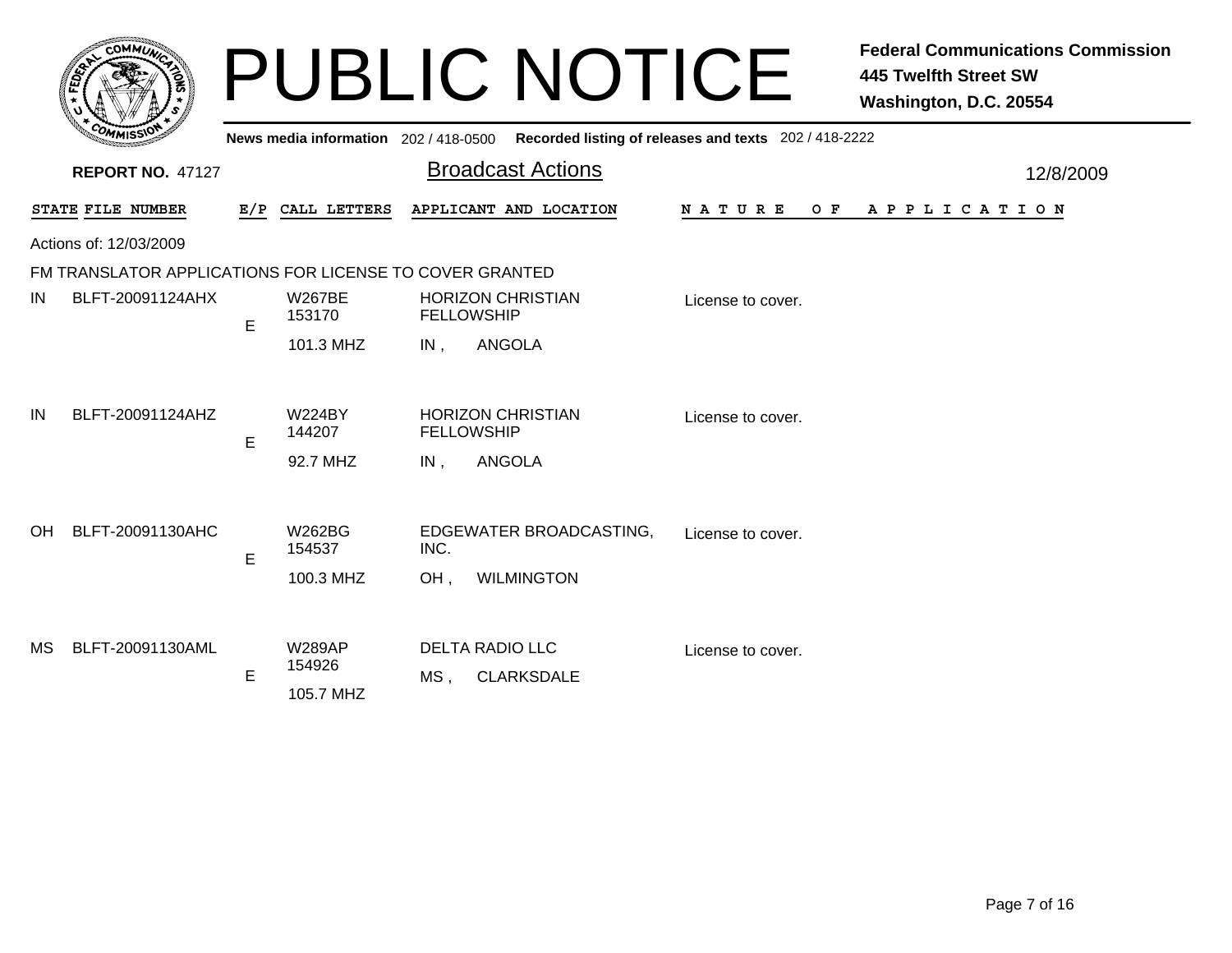|     |                         |    |                                     | <b>PUBLIC NOTICE</b>                                                               |                                                                                          | <b>Federal Communications Commission</b><br><b>445 Twelfth Street SW</b><br>Washington, D.C. 20554 |
|-----|-------------------------|----|-------------------------------------|------------------------------------------------------------------------------------|------------------------------------------------------------------------------------------|----------------------------------------------------------------------------------------------------|
|     |                         |    | News media information 202/418-0500 |                                                                                    | Recorded listing of releases and texts 202 / 418-2222                                    |                                                                                                    |
|     | <b>REPORT NO. 47127</b> |    |                                     | <b>Broadcast Actions</b>                                                           |                                                                                          | 12/8/2009                                                                                          |
|     | STATE FILE NUMBER       |    | E/P CALL LETTERS                    | APPLICANT AND LOCATION                                                             | N A T U R E                                                                              | OF APPLICATION                                                                                     |
|     | Actions of: 12/03/2009  |    |                                     |                                                                                    |                                                                                          |                                                                                                    |
|     |                         |    |                                     | FM TRANSLATOR APPLICATIONS FOR MINOR MODIFICATION TO A CONSTRUCTION PERMIT GRANTED |                                                                                          |                                                                                                    |
| AR. | BMPFT-20091112AAA       | E  | K288FP 150219<br>105.5 MHZ          | NOALMARK BROADCASTING<br><b>CORPORATION</b>                                        |                                                                                          |                                                                                                    |
|     |                         |    |                                     | <b>SHERIDAN</b><br>AR,                                                             |                                                                                          |                                                                                                    |
| GA. | BMPFT-20091124AAA       | E  | <b>W226AU</b><br>138393<br>93.1 MHZ | TUGART PROPERTIES, LLC<br><b>ELBERTON</b><br>GA,                                   | Mod of CP                                                                                |                                                                                                    |
|     |                         |    |                                     | FM TRANSLATOR APPLICATIONS FOR MINOR CHANGE TO A LICENSED FACILITY GRANTED         |                                                                                          |                                                                                                    |
| NY. | BPFT-20091102ABT        | E. | W279AJ 85931<br>103.7 MHZ           | <b>WALKER BROADCASTING</b><br>COMPANY, INC.                                        |                                                                                          | Minor change in licensed facilities, callsign W279AJ.                                              |
|     |                         |    |                                     | $NY$ ,<br><b>HIGHLAND</b>                                                          |                                                                                          |                                                                                                    |
| AR. | BPFT-20091113ADK        | E  | K288FP 150219<br>105.5 MHZ          | NOALMARK BROADCASTING<br><b>CORPORATION</b><br><b>SHERIDAN</b><br>AR,              | Engineering Amendment filed 11/17/2009<br>Petition for Reconsideration granted 12/3/2009 | Minor change in licensed facilities, callsign K288FP.                                              |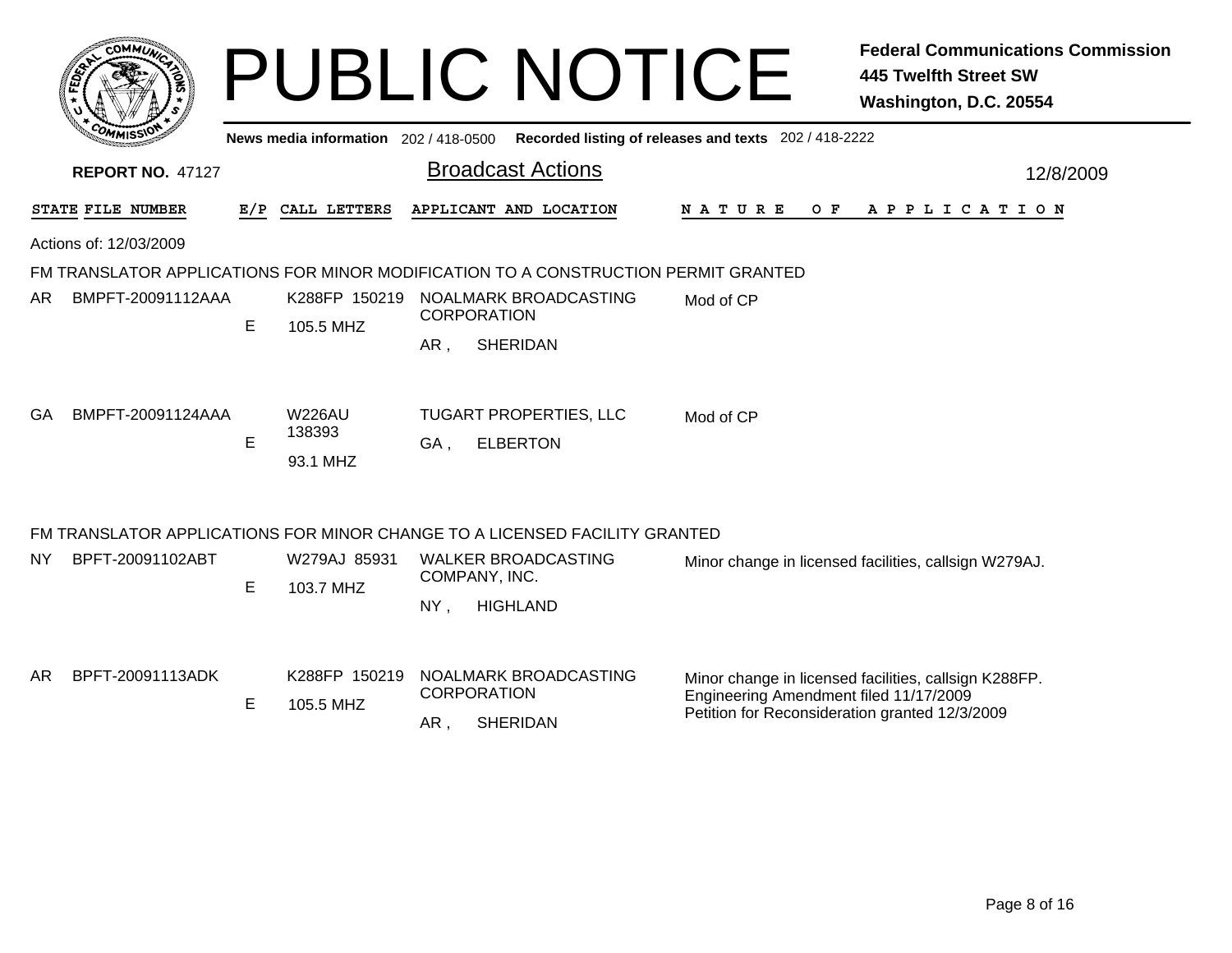|     |                         |    |                                     |                    | <b>PUBLIC NOTICE</b>                                                       |                                                       | <b>Federal Communications Commission</b><br><b>445 Twelfth Street SW</b><br>Washington, D.C. 20554 |
|-----|-------------------------|----|-------------------------------------|--------------------|----------------------------------------------------------------------------|-------------------------------------------------------|----------------------------------------------------------------------------------------------------|
|     |                         |    | News media information 202/418-0500 |                    |                                                                            | Recorded listing of releases and texts 202 / 418-2222 |                                                                                                    |
|     | <b>REPORT NO. 47127</b> |    |                                     |                    | <b>Broadcast Actions</b>                                                   |                                                       | 12/8/2009                                                                                          |
|     | STATE FILE NUMBER       |    | E/P CALL LETTERS                    |                    | APPLICANT AND LOCATION                                                     | O F<br>N A T U R E                                    | APPLICATION                                                                                        |
|     | Actions of: 12/03/2009  |    |                                     |                    |                                                                            |                                                       |                                                                                                    |
|     |                         |    |                                     |                    | FM TRANSLATOR APPLICATIONS FOR MINOR CHANGE TO A LICENSED FACILITY GRANTED |                                                       |                                                                                                    |
| VA. | BPFT-20091124ADZ        | Е  | W209AA 70343<br>89.7 MHZ            | INC.               | VIRGINIA TECH FOUNDATION,                                                  |                                                       | Minor change in licensed facilities, callsign W209AA.                                              |
|     |                         |    |                                     | VA,                | <b>CHARLOTTESVILLE</b>                                                     |                                                       |                                                                                                    |
| МA  | BPFT-20091124AGG        | E  | <b>W232BW</b><br>84372<br>94.3 MHZ  | MA,                | SAGA COMMUNICATIONS OF<br>NEW ENGLAND, LLC<br><b>AMHERST</b>               |                                                       | Minor change in licensed facilities, callsign W232BW.                                              |
| NY  | BPFT-20091124AGV        | E. | W243BZ<br>141863<br>96.5 MHZ        | <b>WAMC</b><br>NY, | <b>ELLENVILLE</b>                                                          |                                                       | Minor change in licensed facilities, callsign W243BZ.                                              |
| OR. | BPFT-20091124AGW        | E  | K290BK 138665<br>105.9 MHZ          | FALLS, INC.<br>OR, | CALVARY CHAPEL OF TWIN<br><b>SEASIDE</b>                                   | Engineering Amendment filed 12/01/2009                | Minor change in licensed facilities, callsign K290BK.                                              |
| MI  | BPFT-20091125AFO        | E  | W224BZ<br>152369<br>92.7 MHZ        | $MI$ ,             | PACKER RADIO WION, LLC<br><b>IONIA</b>                                     |                                                       | Minor change in licensed facilities, callsign W279AP.                                              |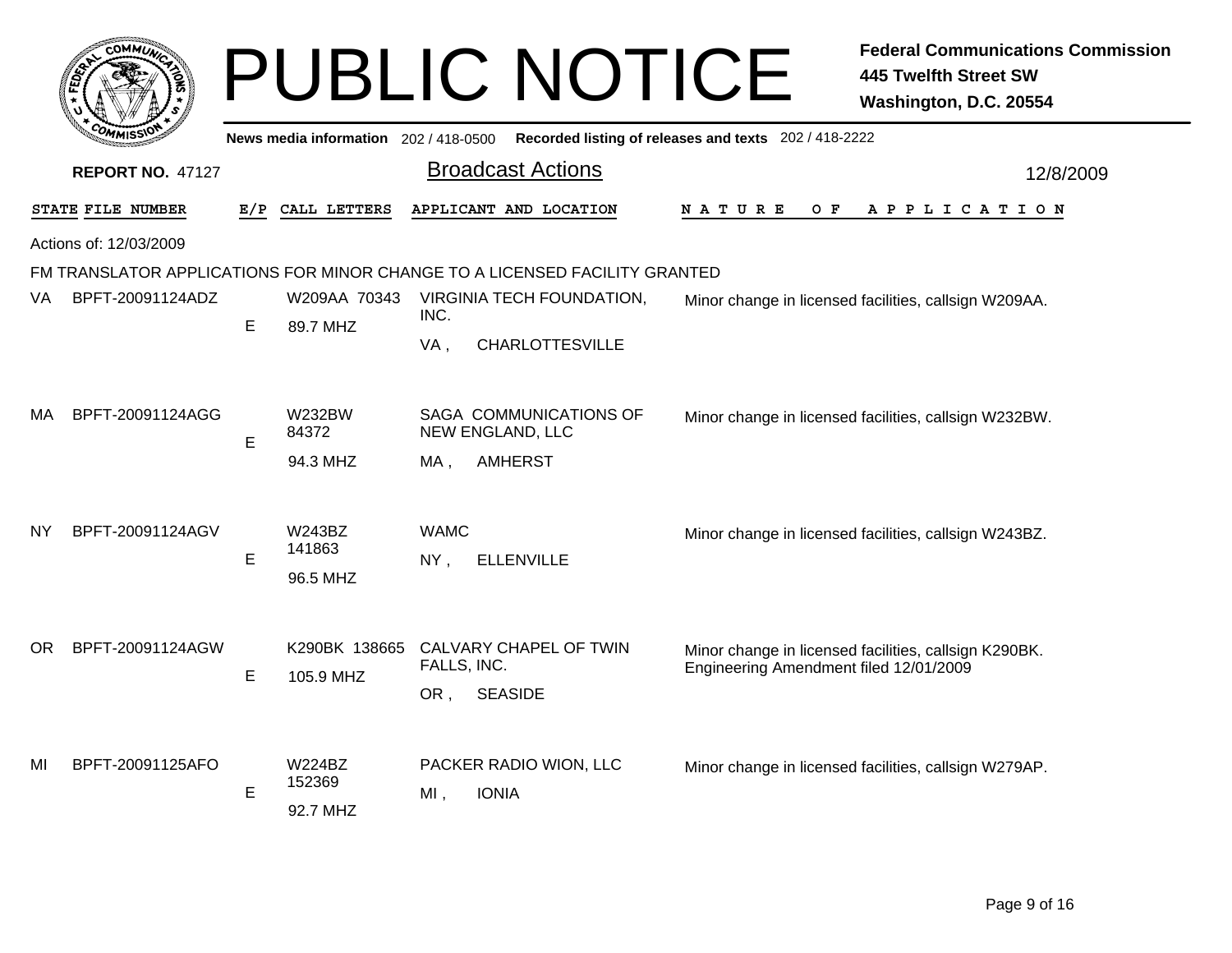|                        | COMMUNICA |
|------------------------|-----------|
| FEDET                  |           |
|                        |           |
| $c_{O_{\textit{M}_1}}$ | MISS      |

|           | <b>COMMISSIO</b>        |     | News media information 202 / 418-0500 |        | Recorded listing of releases and texts 202 / 418-2222                      |                                                                                                 |  |     |                       |  |  |           |
|-----------|-------------------------|-----|---------------------------------------|--------|----------------------------------------------------------------------------|-------------------------------------------------------------------------------------------------|--|-----|-----------------------|--|--|-----------|
|           | <b>REPORT NO. 47127</b> |     |                                       |        | <b>Broadcast Actions</b>                                                   |                                                                                                 |  |     |                       |  |  | 12/8/2009 |
|           | STATE FILE NUMBER       | E/P | CALL LETTERS                          |        | APPLICANT AND LOCATION                                                     | <b>NATURE</b>                                                                                   |  | O F | A P P L I C A T I O N |  |  |           |
|           | Actions of: 12/03/2009  |     |                                       |        |                                                                            |                                                                                                 |  |     |                       |  |  |           |
|           |                         |     |                                       |        | FM TRANSLATOR APPLICATIONS FOR MINOR CHANGE TO A LICENSED FACILITY GRANTED |                                                                                                 |  |     |                       |  |  |           |
| AL        | BPFT-20091125AGC        | E   | <b>W234BO</b><br>150999<br>94.7 MHZ   | $AL$ , | RADIO ASSIST MINISTRY, INC.<br><b>ENTERPRISE</b>                           | Minor change in licensed facilities, callsign W286BU.<br>Engineering Amendment filed 12/01/2009 |  |     |                       |  |  |           |
| DE        | BPFT-20091125AGJ        | E   | <b>W252CH</b><br>155801<br>98.3 MHZ   | $DE$ , | WXXY BROADCASTING, INC.<br><b>DOVER</b>                                    | Minor change in licensed facilities, callsign W252CH.                                           |  |     |                       |  |  |           |
| PA        | BPFT-20091127AAL        | E   | <b>W287BS</b><br>157515<br>105.3 MHZ  | PA,    | <b>KEVIN M. FITZGERALD</b><br><b>PALMERTON</b>                             | Minor change in licensed facilities, callsign W234BM.                                           |  |     |                       |  |  |           |
| <b>NY</b> | BPFT-20091201AAE        | E   | <b>W221CL</b><br>106682<br>92.1 MHZ   | NY,    | FAMILY LIFE MINISTRIES, INC.<br><b>GREECE</b>                              | Minor change in licensed facilities, callsign W220DE.                                           |  |     |                       |  |  |           |
| <b>TN</b> | BPFT-20091201ACE        | E   | <b>W276CE</b><br>157637<br>103.1 MHZ  | $TN$ , | LAKEWAY BROADCASTING LLC<br><b>SEVIERVILLE</b>                             | Minor change in licensed facilities, callsign W223BN.                                           |  |     |                       |  |  |           |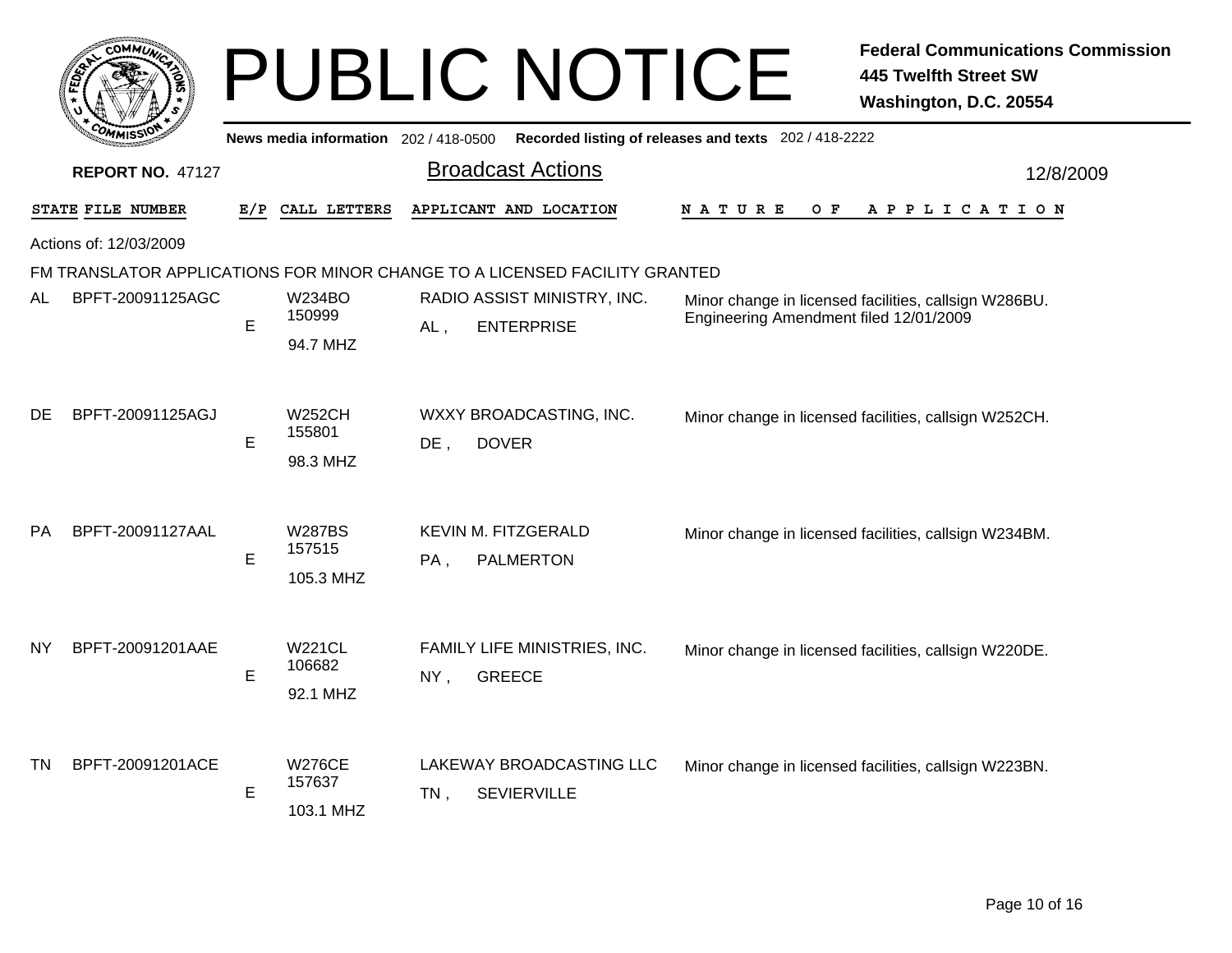|    |                         |     |                                       |                          | <b>PUBLIC NOTICE</b>                                                       |                                                       | <b>Federal Communications Commission</b><br><b>445 Twelfth Street SW</b><br>Washington, D.C. 20554 |
|----|-------------------------|-----|---------------------------------------|--------------------------|----------------------------------------------------------------------------|-------------------------------------------------------|----------------------------------------------------------------------------------------------------|
|    |                         |     | News media information $202/418-0500$ |                          |                                                                            | Recorded listing of releases and texts 202 / 418-2222 |                                                                                                    |
|    | <b>REPORT NO. 47127</b> |     |                                       |                          | <b>Broadcast Actions</b>                                                   |                                                       | 12/8/2009                                                                                          |
|    | STATE FILE NUMBER       | E/P | CALL LETTERS                          |                          | APPLICANT AND LOCATION                                                     | N A T U R E<br>O F                                    | A P P L I C A T I O N                                                                              |
|    | Actions of: 12/03/2009  |     |                                       |                          |                                                                            |                                                       |                                                                                                    |
|    |                         |     |                                       |                          | FM TRANSLATOR APPLICATIONS FOR MINOR CHANGE TO A LICENSED FACILITY GRANTED |                                                       |                                                                                                    |
| FL | BPFT-20091201AED        | E   | <b>W293BO</b><br>152901<br>106.5 MHZ  | FL,                      | REACH COMMUNICATIONS, INC.<br>DE BARY                                      |                                                       | Minor change in licensed facilities, callsign W292CQ.                                              |
| AL | BPFT-20091201AOM        | E   | <b>W286AQ</b><br>150242<br>105.1 MHZ  | $AL$ ,                   | <b>WILLIAM NEECK</b><br><b>NORTHPORT</b>                                   |                                                       | Minor change in licensed facilities, callsign W286AQ.                                              |
| ЮH | BPFT-20091201ARD        | E   | W262BG<br>154537<br>100.3 MHZ         | INC.<br>OH,              | EDGEWATER BROADCASTING,<br><b>WILMINGTON</b>                               |                                                       | Minor change in licensed facilities, callsign W262BG.                                              |
| KY | BPFT-20091201ASH        | E   | W266BR<br>153981<br>101.1 MHZ         | KY,                      | RADIO ASSIST MINISTRY, INC.<br>LEXINGTON-FAYETTE                           |                                                       | Minor change in licensed facilities, callsign W266BR.                                              |
| MI | BPFT-20091202ABR        | Е   | W266BU 94015<br>101.1 MHZ             | <b>UNIVERSITY</b><br>MI, | <b>CENTRAL MICHIGAN</b><br><b>MOUNT PLEASANT</b>                           |                                                       | Minor change in licensed facilities, callsign W214BH.                                              |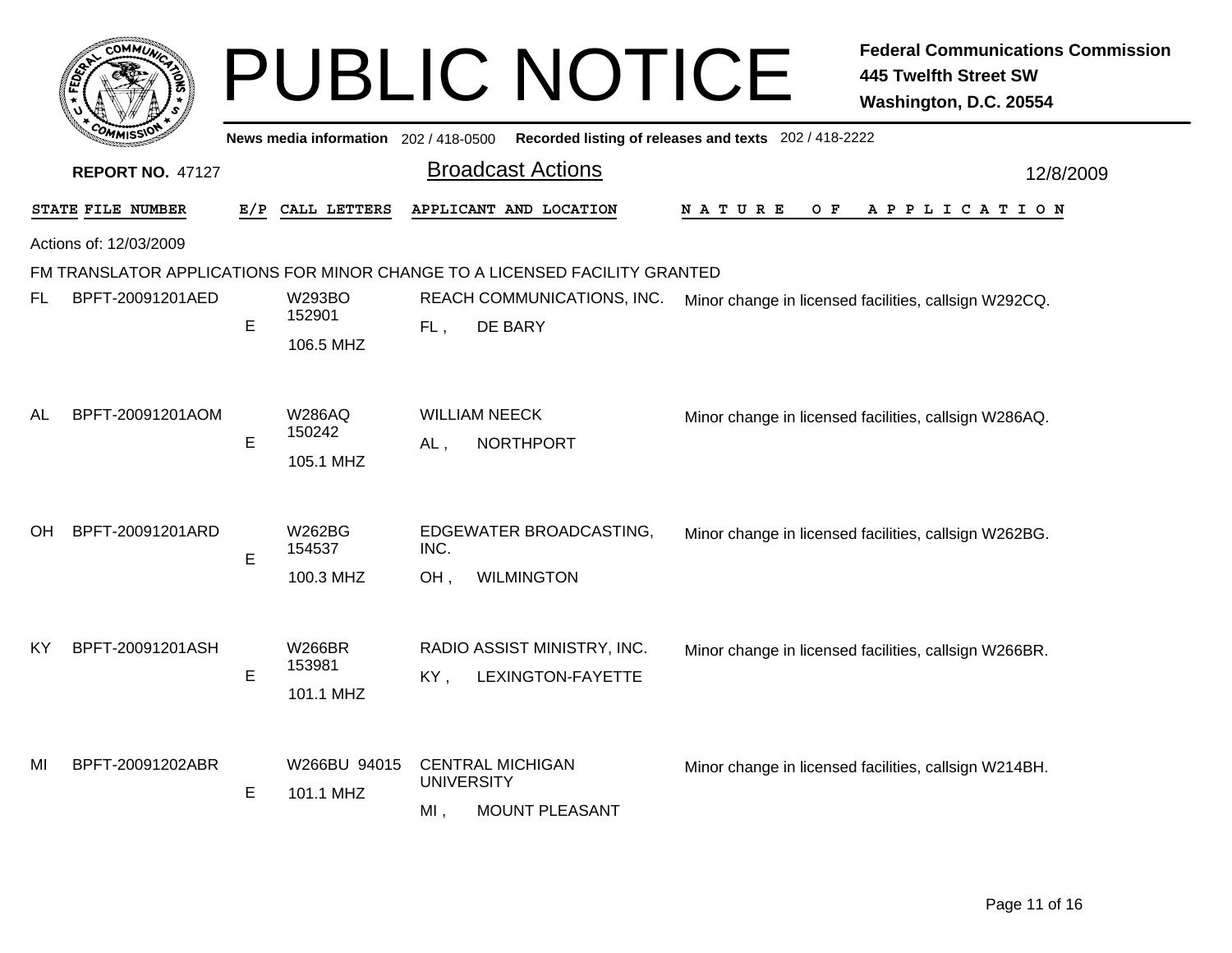|           |                         |   |                                     |                 | <b>PUBLIC NOTICE</b>                                                         |                                                       | <b>Federal Communications Commission</b><br><b>445 Twelfth Street SW</b><br>Washington, D.C. 20554 |
|-----------|-------------------------|---|-------------------------------------|-----------------|------------------------------------------------------------------------------|-------------------------------------------------------|----------------------------------------------------------------------------------------------------|
|           |                         |   | News media information 202/418-0500 |                 |                                                                              | Recorded listing of releases and texts 202 / 418-2222 |                                                                                                    |
|           | <b>REPORT NO. 47127</b> |   |                                     |                 | <b>Broadcast Actions</b>                                                     |                                                       | 12/8/2009                                                                                          |
|           | STATE FILE NUMBER       |   | E/P CALL LETTERS                    |                 | APPLICANT AND LOCATION                                                       | O F<br>N A T U R E                                    | A P P L I C A T I O N                                                                              |
|           | Actions of: 12/03/2009  |   |                                     |                 |                                                                              |                                                       |                                                                                                    |
|           |                         |   |                                     |                 | DIGITAL TRANSLATOR OR DIGITAL LPTV APPLICATIONS FOR CP EXTENSION GRANTED     |                                                       |                                                                                                    |
| TX.       | BEP-20091201AMU         | E | <b>KVUM-LD</b><br>167949<br>CHAN-40 | $TX$ ,          | <b>CLUB COMMUNICATIONS</b><br><b>VICTORIA</b>                                | BDCCDTL-20061010AKT                                   | Extension of time to complete digital construction permit:                                         |
| <b>FL</b> | BEP-20091201ART         | E | W27CZ-D<br>168067<br>CHAN-27        | FL,             | U.S. TELEVISION, L.L.C.<br><b>FORT MYERS</b>                                 | BDCCDTL-20061013AAD                                   | Extension of time to complete digital construction permit:                                         |
|           |                         |   |                                     |                 | DIGITAL TRANSLATOR OR DIGITAL LPTV APPLICATIONS FOR LICENSE TO COVER GRANTED |                                                       |                                                                                                    |
| CO.       | BLDTT-20091117ADD       | E | K45KB-D<br>168353<br>CHAN-45        | CO <sub>1</sub> | PIKES PEAK TELEVISION, INC.<br><b>LAKE GEORGE</b>                            | callsign K45KB-D.                                     | License to cover construction permit no: BMPDTT-20091026ADV,                                       |
| ME        | BLDTV-20091118AGJ       | Е | W04BS-D<br>39647<br>CHAN-4          | ME.             | MAINE PUBLIC BROADCASTING<br><b>CORPORATION</b><br><b>BETHEL</b>             | callsign W04BS.                                       | License to cover construction permit no: BDFCDTT-20060330ABS,                                      |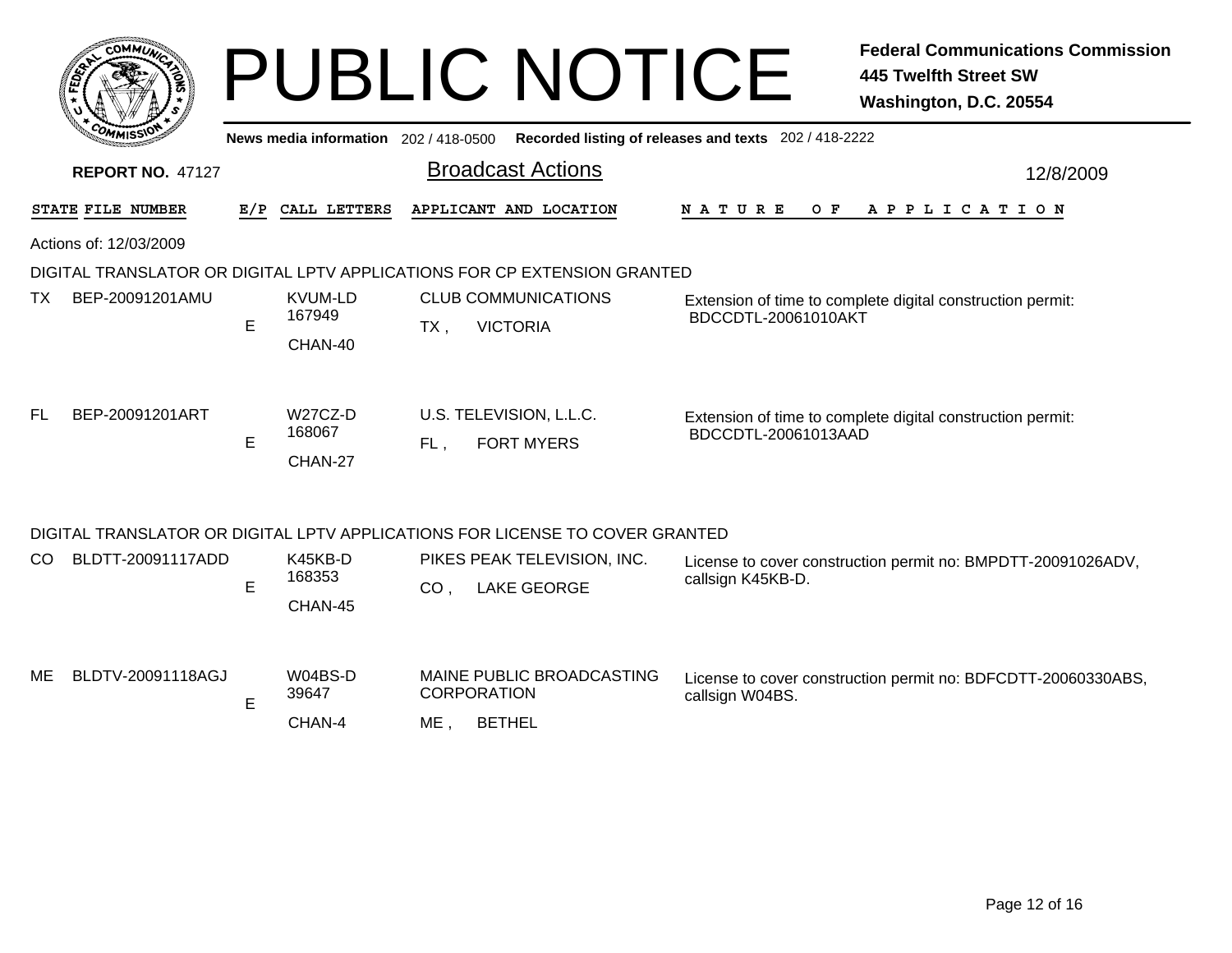|                   | CO.                               | MMUNICA      |  |
|-------------------|-----------------------------------|--------------|--|
| FED <sub>EY</sub> |                                   |              |  |
|                   |                                   |              |  |
|                   | $c_{O_{\textit{M}_{\textit{1}}}}$ | MISS'<br>--- |  |

|           | <b>COMMISSION</b><br>News media information 202 / 418-0500<br>Recorded listing of releases and texts 202 / 418-2222 |     |                                    |                                                                                                                                        |           |  |  |  |  |  |  |  |
|-----------|---------------------------------------------------------------------------------------------------------------------|-----|------------------------------------|----------------------------------------------------------------------------------------------------------------------------------------|-----------|--|--|--|--|--|--|--|
|           | <b>REPORT NO. 47127</b>                                                                                             |     |                                    | <b>Broadcast Actions</b>                                                                                                               | 12/8/2009 |  |  |  |  |  |  |  |
|           | STATE FILE NUMBER                                                                                                   | E/P | CALL LETTERS                       | APPLICANT AND LOCATION<br>N A T U R E<br>O F<br>A P P L I C A T I O N                                                                  |           |  |  |  |  |  |  |  |
|           | Actions of: 12/03/2009                                                                                              |     |                                    |                                                                                                                                        |           |  |  |  |  |  |  |  |
|           | DIGITAL TRANSLATOR OR DIGITAL LPTV APPLICATIONS FOR LICENSE TO COVER GRANTED                                        |     |                                    |                                                                                                                                        |           |  |  |  |  |  |  |  |
| ME        | BLDTV-20091118AGK                                                                                                   | E   | W03AM-D<br>39660                   | MAINE PUBLIC BROADCASTING<br>License to cover construction permit no: BDFCDTT-20060323ABI,<br><b>CORPORATION</b><br>callsign W03AM.    |           |  |  |  |  |  |  |  |
|           |                                                                                                                     |     | CHAN-3                             | <b>HARRISON</b><br>ME,                                                                                                                 |           |  |  |  |  |  |  |  |
| <b>NC</b> | BLDTT-20091119ABU                                                                                                   | Е   | W42DF-D<br>168590                  | UNIVERSITY OF NORTH<br>License to cover construction permit no: BPDTT-20090722AAB,<br><b>CAROLINA</b><br>callsign W42DF-D.             |           |  |  |  |  |  |  |  |
|           |                                                                                                                     |     | CHAN-42                            | NC,<br><b>CASHIERS</b>                                                                                                                 |           |  |  |  |  |  |  |  |
| MТ        | BLDTV-20091123AAB                                                                                                   | Е   | K09BG-D 4043<br>CHAN-9             | <b>BASIN TV ASSOCIATION</b><br>License to cover construction permit no: BDFCDTV-20091013AAP,<br>callsign K09BG.<br>MT,<br><b>BASIN</b> |           |  |  |  |  |  |  |  |
| MТ        | BLDTV-20091123AAC                                                                                                   | Е   | K11LA-D 4044<br>CHAN-11            | <b>BASIN TV ASSOCIATION</b><br>License to cover construction permit no: BDFCDTV-20091013AAO,<br>callsign K11LA.<br>MT,<br><b>BASIN</b> |           |  |  |  |  |  |  |  |
| <b>NY</b> | BLDTL-20091123AAX                                                                                                   | Е   | <b>WRNN-LD</b><br>38945<br>CHAN-26 | RICHARD D. BOGNER<br>License to cover construction permit no: BPDTL-20090915ADG,<br>callsign WRNN-LD.<br><b>NEW YORK</b><br>NY,        |           |  |  |  |  |  |  |  |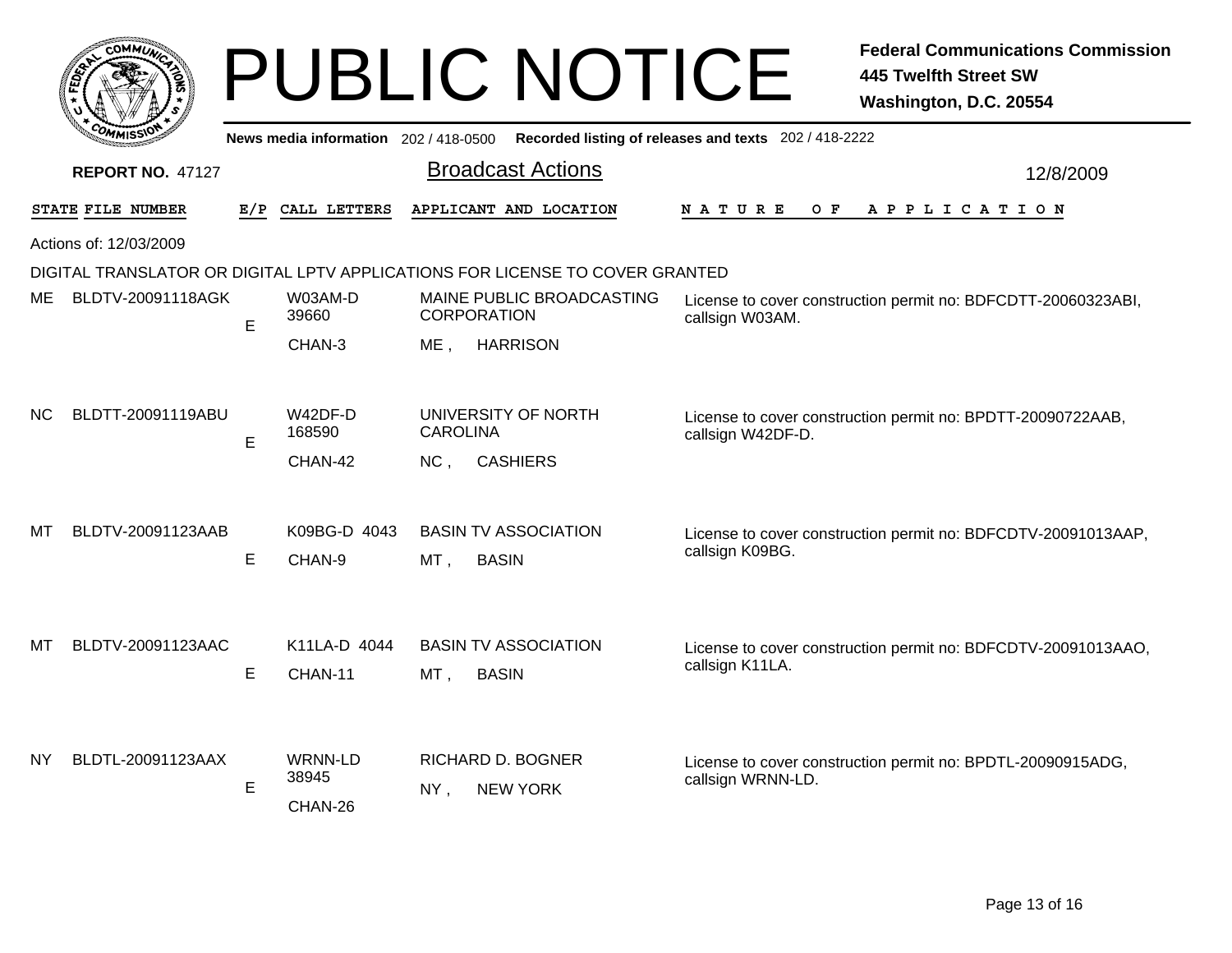| COMMUNI              |  |
|----------------------|--|
| FEDET                |  |
|                      |  |
| <b>COMMISS'</b><br>n |  |

| <b>PUBLIC NOTICE</b> | 445 Twelfth Street SW<br>Washington, D.C. 20554 |
|----------------------|-------------------------------------------------|
|----------------------|-------------------------------------------------|

|           | ั <i>ฑ</i> พเรจา<br>News media information 202/418-0500 Recorded listing of releases and texts 202/418-2222 |     |                                          |        |                                                                                                                                           |                                                                                   |  |  |  |  |  |
|-----------|-------------------------------------------------------------------------------------------------------------|-----|------------------------------------------|--------|-------------------------------------------------------------------------------------------------------------------------------------------|-----------------------------------------------------------------------------------|--|--|--|--|--|
|           | <b>REPORT NO. 47127</b>                                                                                     |     |                                          |        | <b>Broadcast Actions</b>                                                                                                                  | 12/8/2009                                                                         |  |  |  |  |  |
|           | STATE FILE NUMBER                                                                                           | E/P | CALL LETTERS                             |        | APPLICANT AND LOCATION                                                                                                                    | APPLICATION<br><b>NATURE</b><br>O F                                               |  |  |  |  |  |
|           | Actions of: 12/03/2009                                                                                      |     |                                          |        |                                                                                                                                           |                                                                                   |  |  |  |  |  |
|           | DIGITAL TRANSLATOR OR DIGITAL LPTV APPLICATIONS FOR LICENSE TO COVER GRANTED                                |     |                                          |        |                                                                                                                                           |                                                                                   |  |  |  |  |  |
| TX.       | BLDVL-20091123AKL                                                                                           | E   | KQFW-LD<br>130957                        |        | <b>HISPANIC CHRISTIAN</b><br>License to cover construction permit no: BMPDVL-20090713AAA,<br>COMMUNITY NETWORK, INC.<br>callsign KQFW-LP. |                                                                                   |  |  |  |  |  |
|           |                                                                                                             |     | CHAN-7                                   | $TX$ , | <b>SHERMAN</b>                                                                                                                            |                                                                                   |  |  |  |  |  |
| TX        | BLDVL-20091123AKU                                                                                           | E   | <b>KSFW-LD</b><br>130934<br>CHAN-2       | TX.    | <b>HISPANIC CHRISTIAN</b><br>COMMUNITY NETWORK, INC.<br><b>GAINESVILLE</b>                                                                | License to cover construction permit no: BMPDVL-20090717AAT,<br>callsign KSFW-LP. |  |  |  |  |  |
| OR.       | BLDTT-20091124AHA                                                                                           | Е   | K <sub>16</sub> EM-D<br>50576<br>CHAN-16 | OR,    | <b>OREGON PUBLIC</b><br><b>BROADCASTING</b><br>PRINEVILLE, ETC.                                                                           | License to cover construction permit no: BDFCDTT-20081231AAN,<br>callsign K16EM.  |  |  |  |  |  |
| OR.       | BLDTT-20091124AHC                                                                                           | E   | K42IT-D 50558<br>CHAN-42                 | OR,    | <b>OREGON PUBLIC</b><br><b>BROADCASTING</b><br>PENDLETON                                                                                  | License to cover construction permit no: BDISDTT-20090218AAU,<br>callsign K59BO.  |  |  |  |  |  |
| <b>NV</b> | BLDTT-20091124AHU                                                                                           | Е   | K25KR-D<br>60664<br>CHAN-25              | NV,    | SMOKEY VALLEY TV DISTRICT<br><b>ROUND MOUNTAIN</b>                                                                                        | License to cover construction permit no: BDFCDTT-20090518ACM,<br>callsign K55HQ.  |  |  |  |  |  |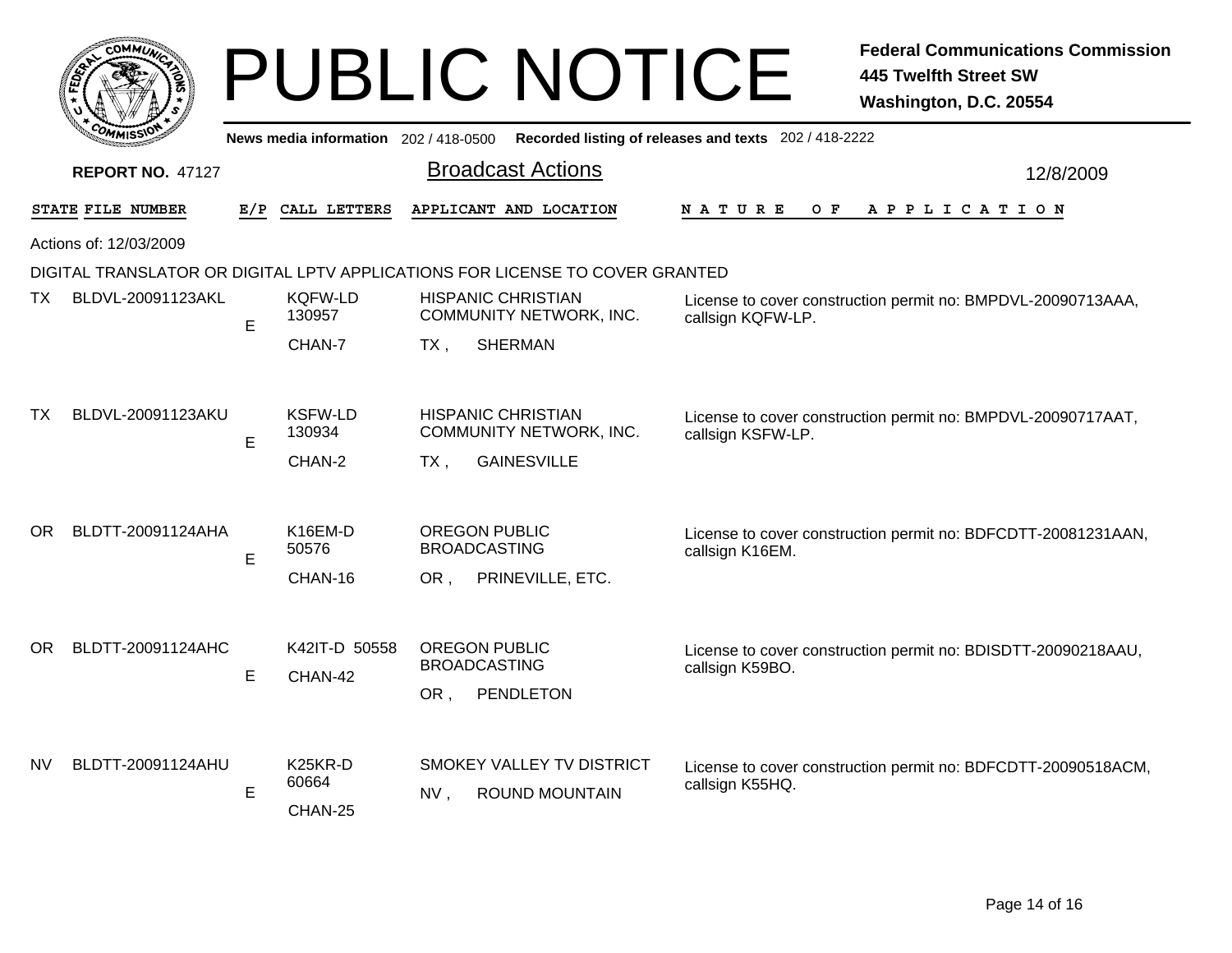|           | соммы                   |     |                                        |                                                       | <b>PUBLIC NOTICE</b>                                                         |                      | <b>Federal Communications Commission</b><br><b>445 Twelfth Street SW</b><br>Washington, D.C. 20554 |
|-----------|-------------------------|-----|----------------------------------------|-------------------------------------------------------|------------------------------------------------------------------------------|----------------------|----------------------------------------------------------------------------------------------------|
|           |                         |     | News media information 202 / 418-0500  | Recorded listing of releases and texts 202 / 418-2222 |                                                                              |                      |                                                                                                    |
|           | <b>REPORT NO. 47127</b> |     |                                        |                                                       | <b>Broadcast Actions</b>                                                     |                      | 12/8/2009                                                                                          |
|           | STATE FILE NUMBER       | E/P | CALL LETTERS                           |                                                       | APPLICANT AND LOCATION                                                       | <b>NATURE</b><br>O F | APPLICATION                                                                                        |
|           | Actions of: 12/03/2009  |     |                                        |                                                       |                                                                              |                      |                                                                                                    |
|           |                         |     |                                        |                                                       | DIGITAL TRANSLATOR OR DIGITAL LPTV APPLICATIONS FOR LICENSE TO COVER GRANTED |                      |                                                                                                    |
| <b>NV</b> | BLDTT-20091124AHV       |     | K27JZ-D 60667                          |                                                       | SMOKEY VALLEY TV DISTRICT                                                    |                      | License to cover construction permit no: BDFCDTT-20090518ACL,                                      |
|           |                         | E   | CHAN-27                                | $NV$ ,                                                | <b>ROUND MOUNTAIN</b>                                                        | callsign K58FM.      |                                                                                                    |
| OR.       | BLDTT-20091125AAS       | E.  | K24FH-D 50585 OREGON PUBLIC<br>CHAN-24 | OR,                                                   | <b>BROADCASTING</b><br>GLIDE, ETC.                                           | callsign K24FH.      | License to cover construction permit no: BDFCDTT-20081023AAH,                                      |
| <b>OR</b> | BLDTT-20091125AAT       |     | K31HZ-D 50573 OREGON PUBLIC            |                                                       |                                                                              |                      | License to cover construction permit no: BDFCDTT-20081022AAP,                                      |
|           |                         | E   | CHAN-31                                |                                                       | <b>BROADCASTING</b>                                                          | callsign K31HZ.      |                                                                                                    |
| CO.       | BLDTT-20091125AFI       | E.  | K14NF-D 25658<br>CHAN-14               | OR.<br><b>DISTRICT</b>                                | THE DALLES, ETC.<br><b>GUNNISON COUNTY</b><br><b>METROPOLITAN RECREATION</b> | callsign K65CR.      | License to cover construction permit no: BDFCDTT-20090916ADA,                                      |
|           |                         |     |                                        | CO <sub>1</sub>                                       | <b>JACKS CABIN</b>                                                           |                      |                                                                                                    |
|           |                         |     |                                        |                                                       |                                                                              |                      |                                                                                                    |